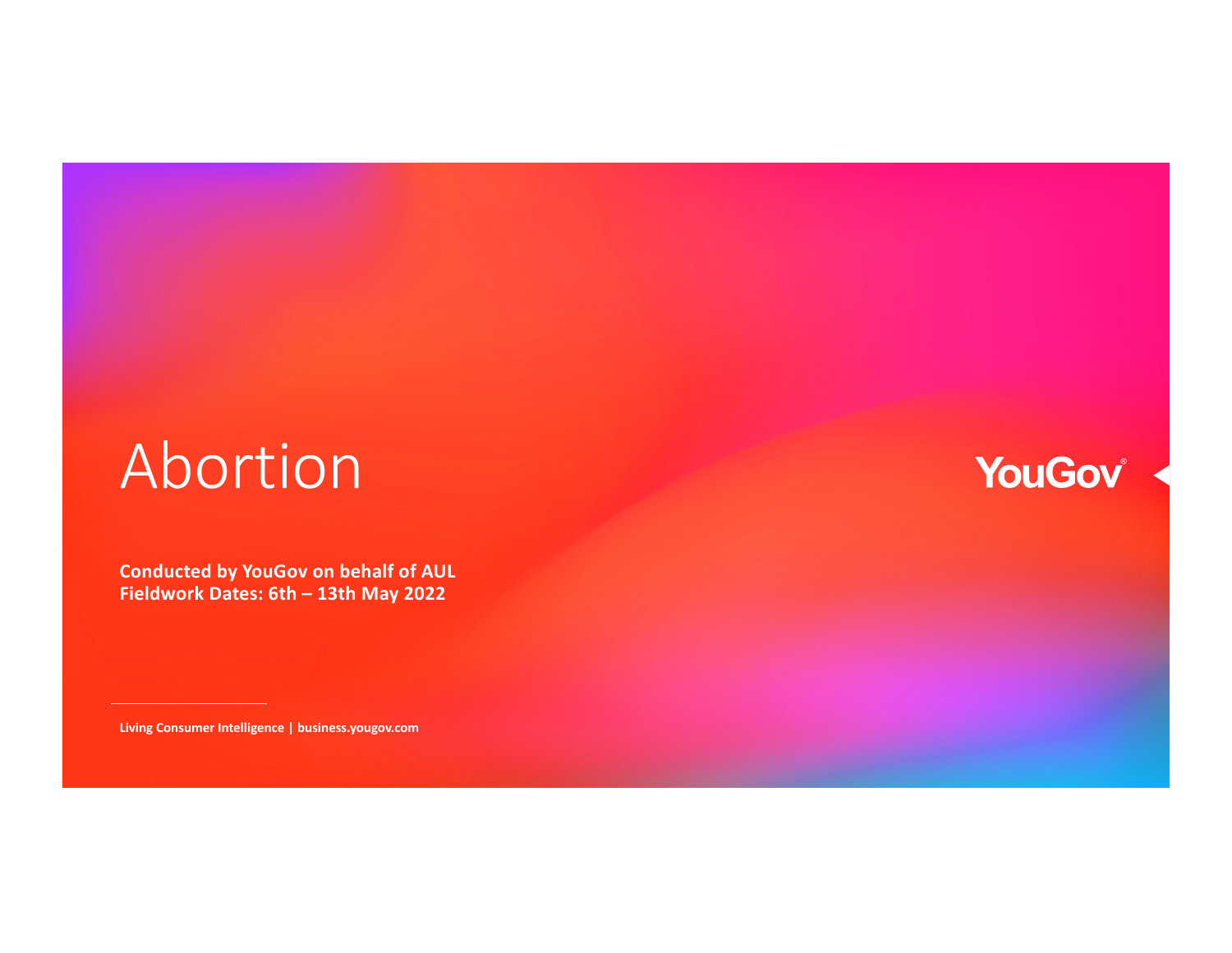#### Abortion stance - personhoo

#### *AUL\_0. At what stage do you believe an unborn fetus becomes a person?*



2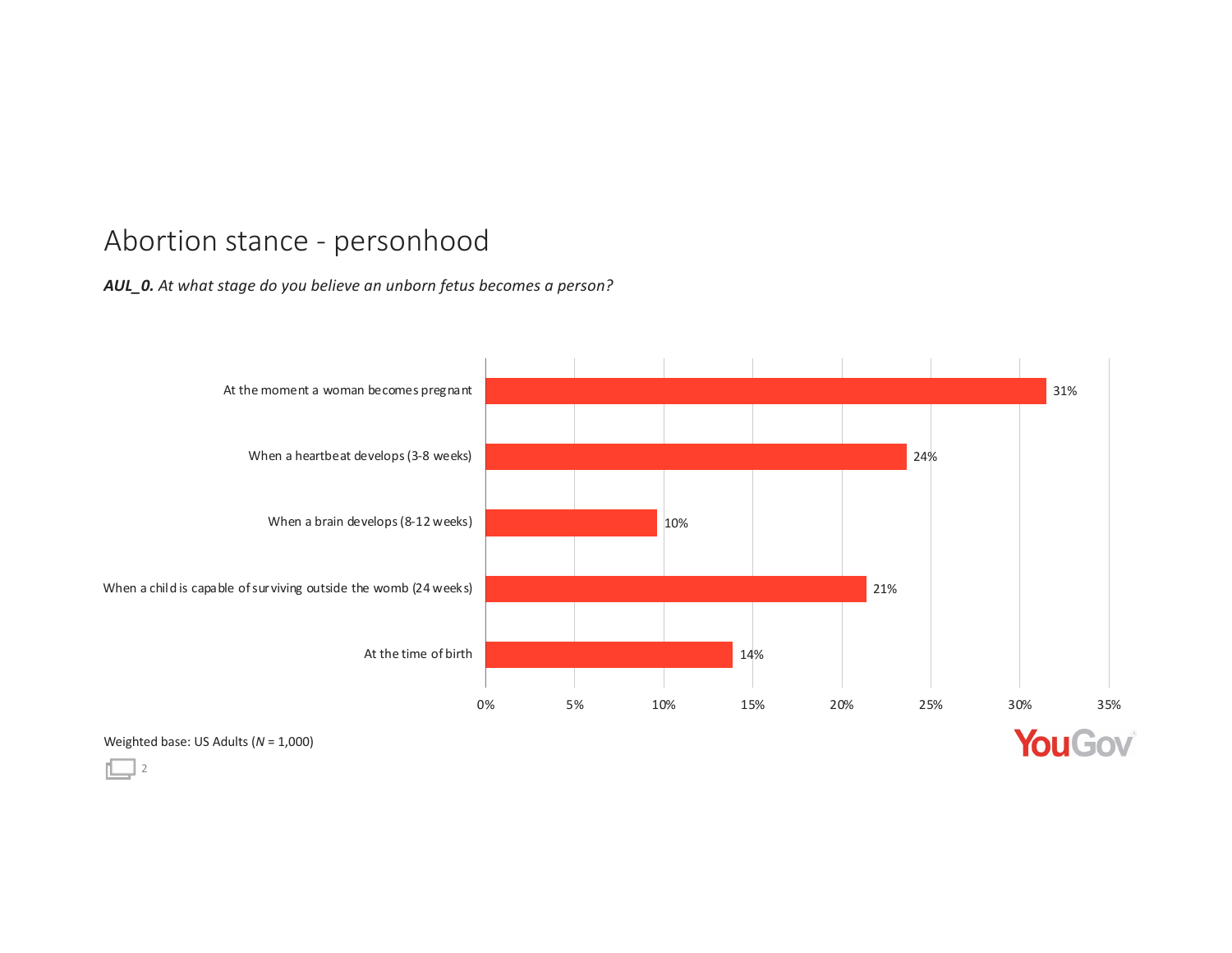#### Abortion stance – fetal rights

*Fetalrights. Do you support or oppose rights for unborn children...*

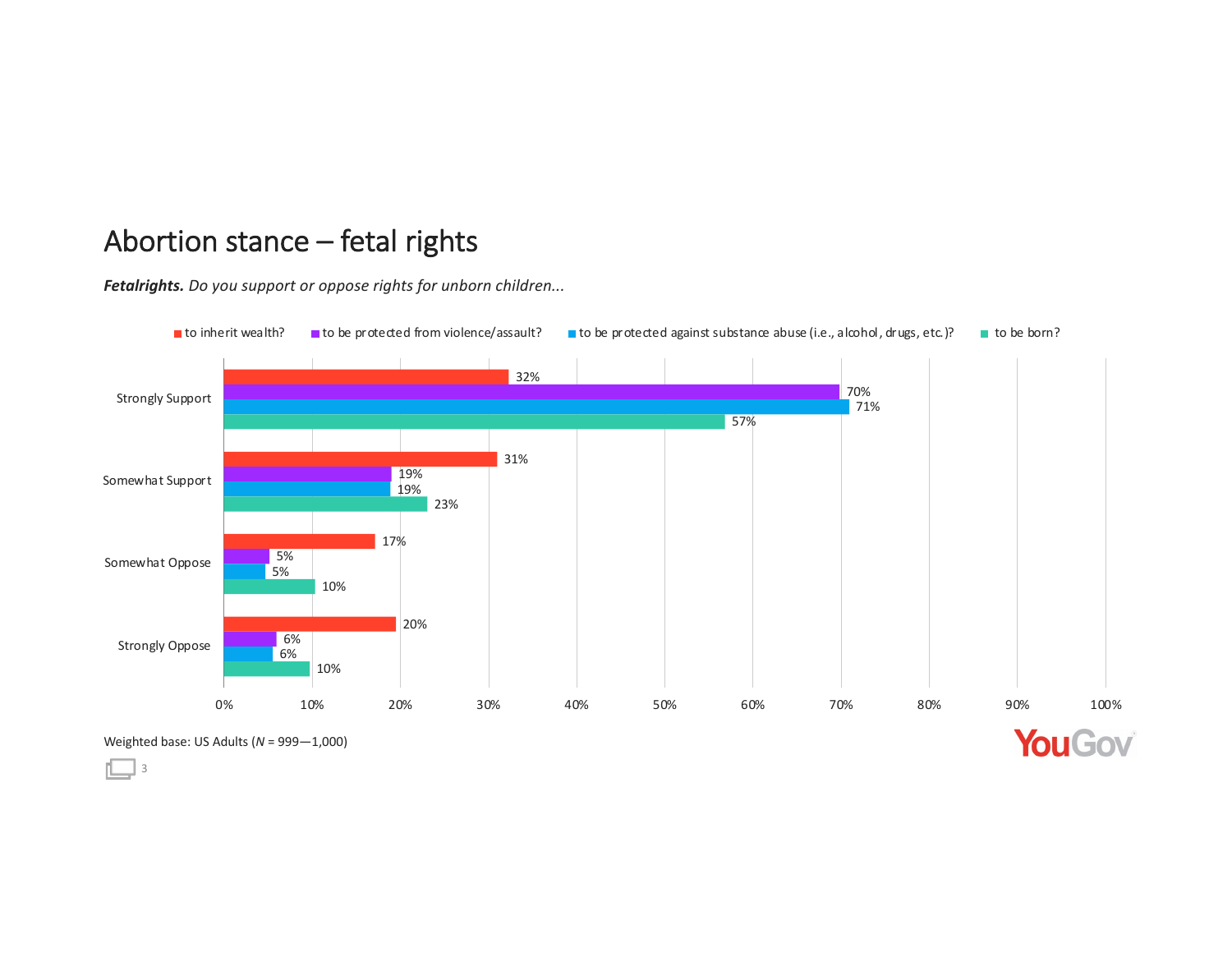#### Abortion stance - state prohibition

 $\mathbb{L}$  4

*AUL\_Q5. Do you support state lawmakers having the power to prohibit abortion of an unborn child?*

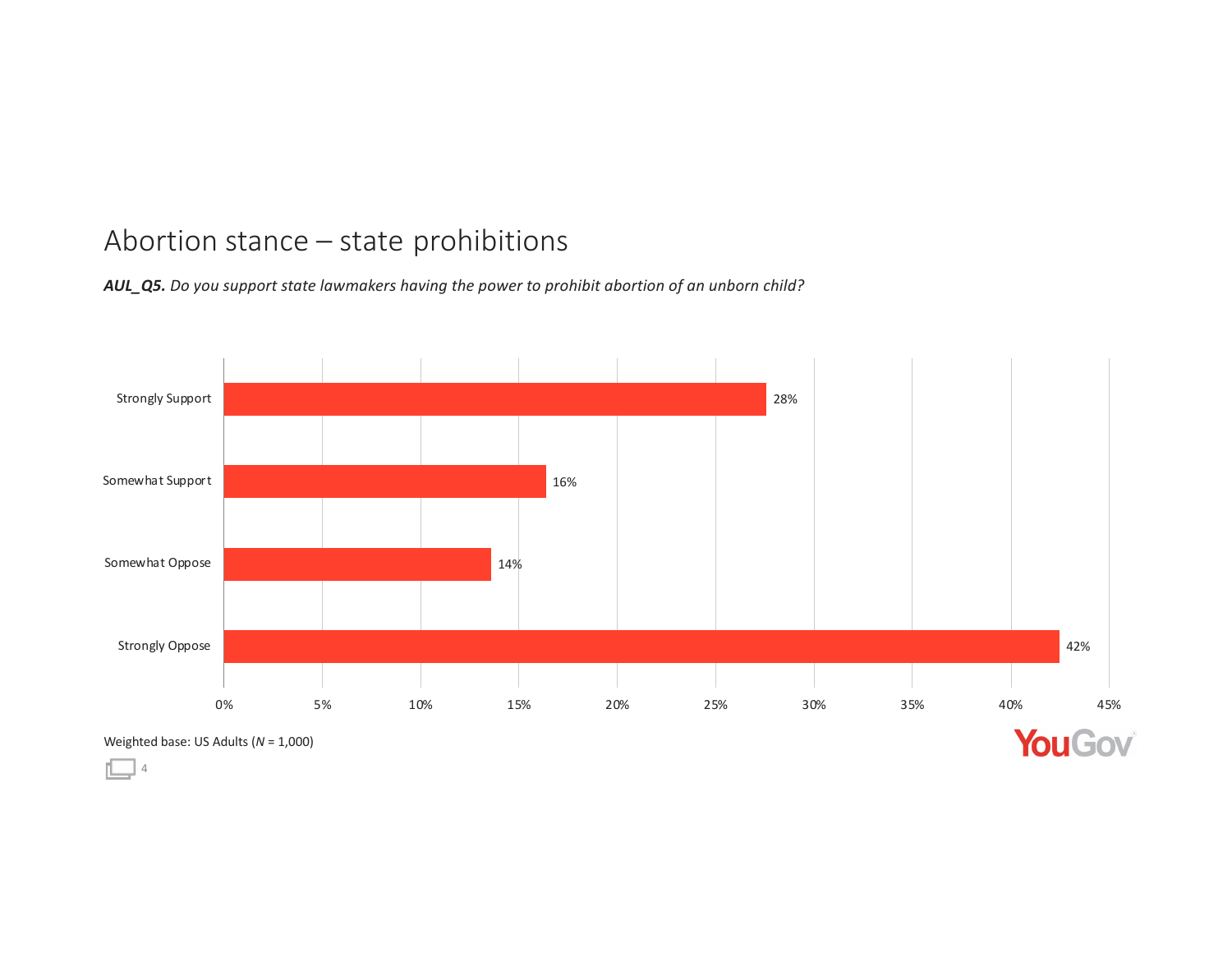### Abortion stance - legal rights

*AUL\_Q6. Do you support or oppose the Supreme Court extending legal rights of personhood to unborn children?*

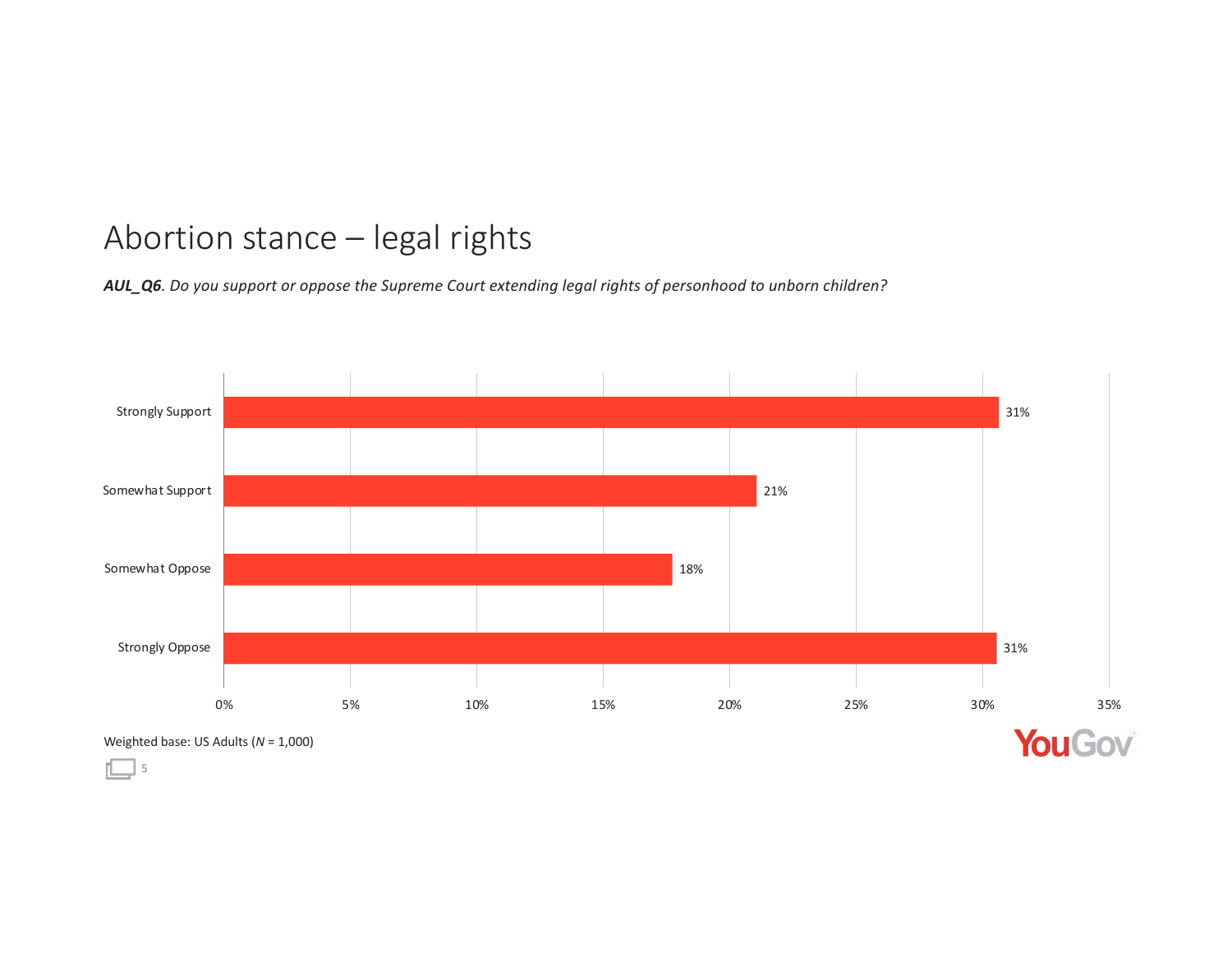#### Abortion stance - life before birt

*AUL\_Q7. Do you believe that an abortion ends the life of a human before birth?*



Weighted base: US Adults (*N* = 1,000)

 $\Box$  6

YouGov